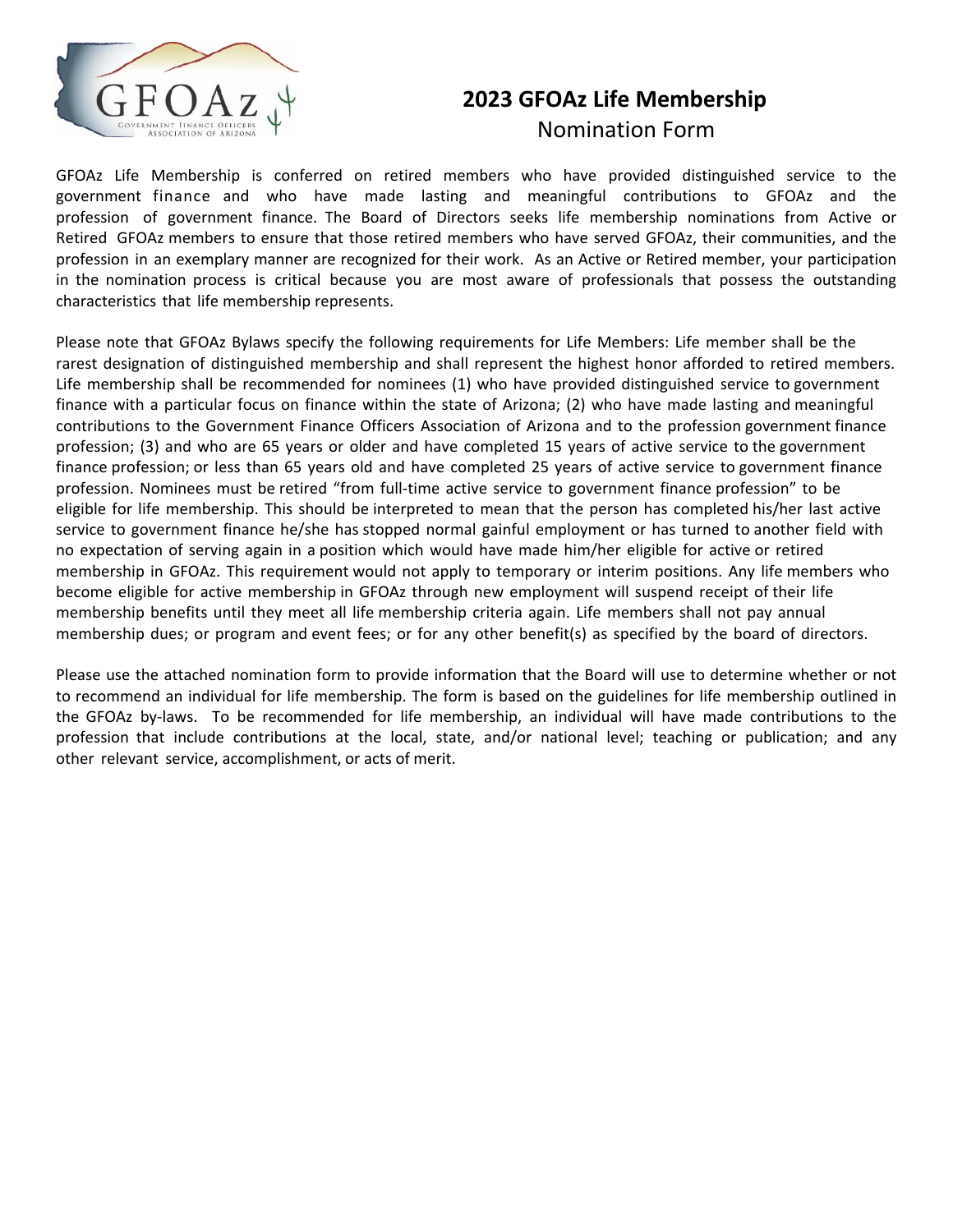Once the GFOAz Board has received a nomination, the Board will consider the nomination and decide whether to recommend the nominee for life membership. If the nominee is recommended for life membership, the recommendation will be taken to an electronic vote of the GFOAz membership. Recipients will be recognized at the GFOAz Winter Conference.

We urge you to give serious thought to your nomination, thank you for your participation.

Please send your nomination by mail or e-mail to: GFOAz c/o League Staff 1820 W. Washington Street, Phoenix, AZ 85007 info@[gfoaz.org](mailto:info@gfoaz.org) 

## **NOMINATIONS MUST BE RECEIVED BY DECEMBER 16, 2022.**

Nomination submitted by:

**Name / Title / Organization**

**Telephone / E-mail Address**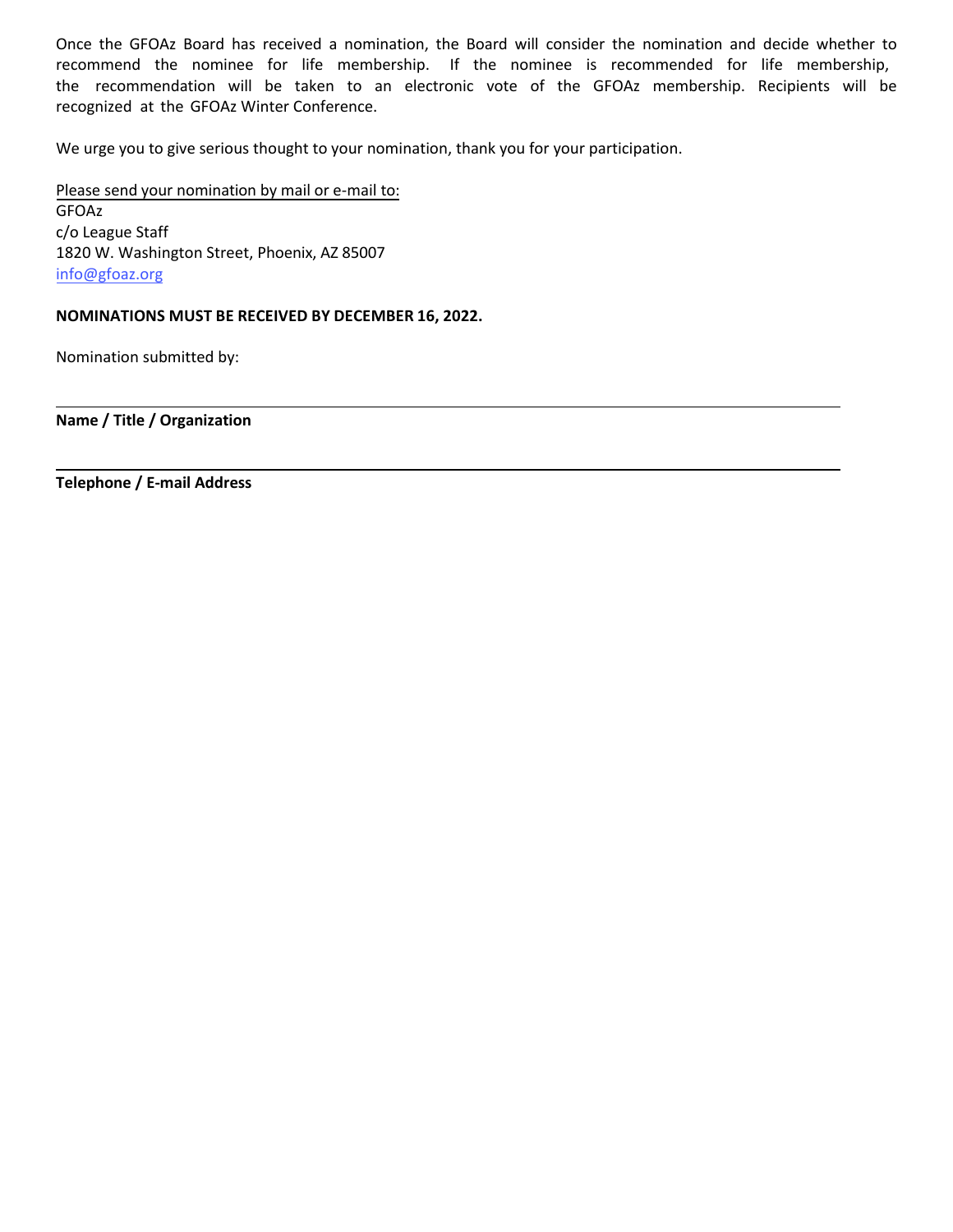## **Nomination Form for GFOAz Life Membership**

**I** hereby nominate <u>**for f**or **GFOAz** Life **of** *for <b>GFOAz* Life</u> **Membership based on the following reasons.**

**Your responses to the following questions will be considered when the Board of Directors determines whether or not to recommend an individual for life membership:** 

**1. Describe the nominee's involvement in and service to GFOAz (length of membership, service on the Board of Directors or other GFOAz committees, awards, etc.)**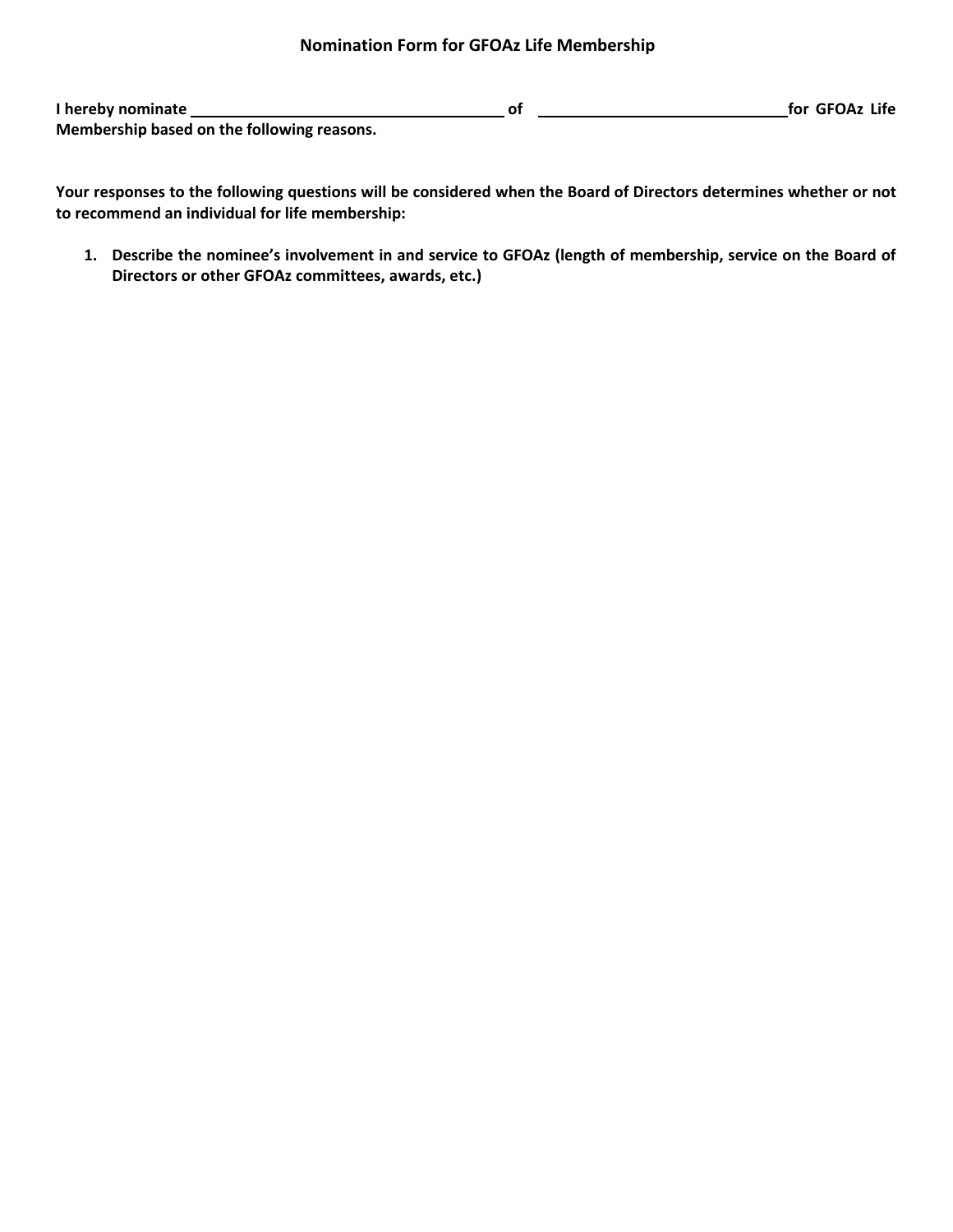**2. How has the nominee contributed to the profession of goverment finance (e.g., teaching, national service, outstanding contributions to the governments served by the nominee, other acts of merit or accomplishment).**